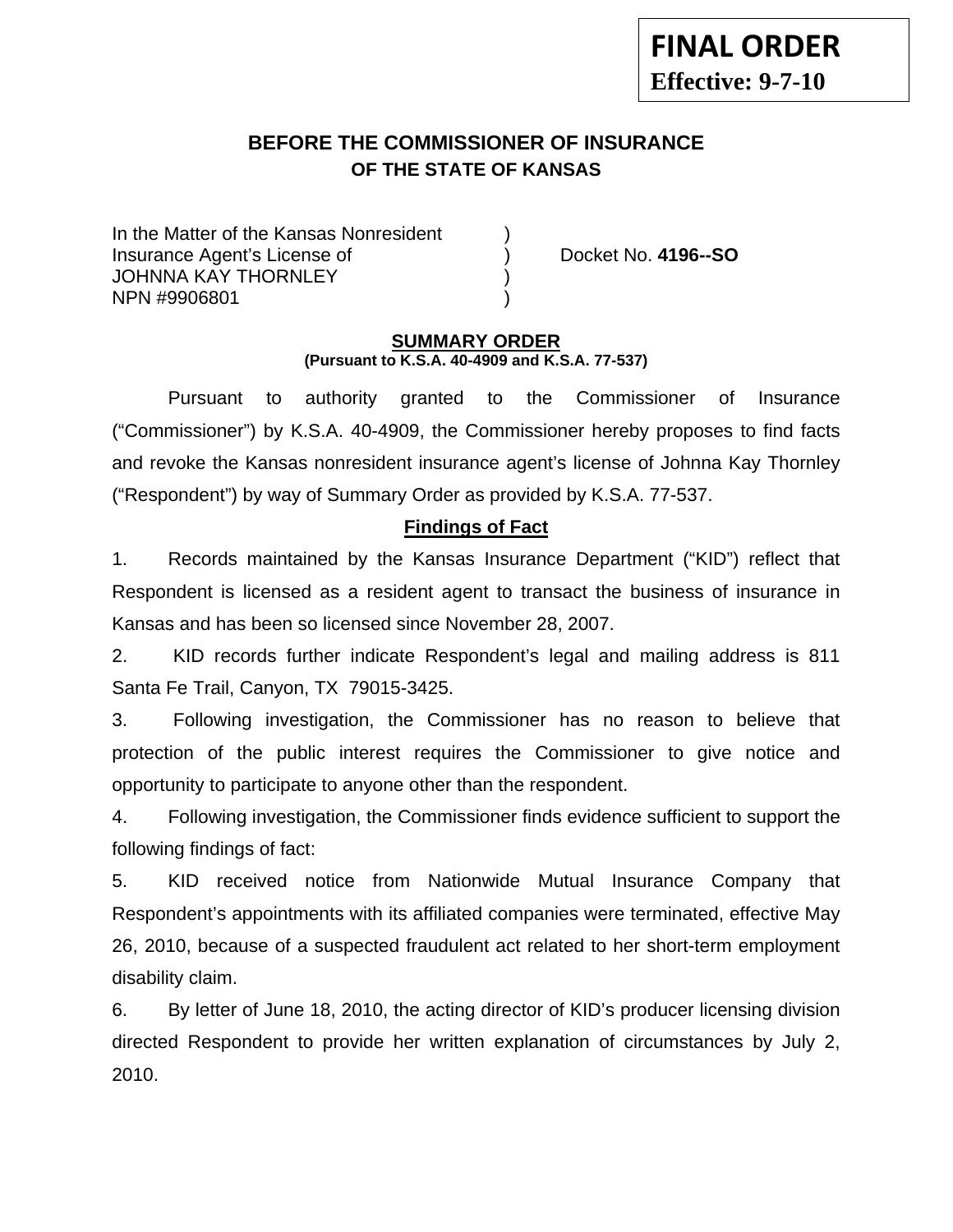7. Respondent did not reply by July 2, 2010, but KID received a response on July 19, 2010.

8. Respondent denied that she had done anything fraudulent and alleged that both the physician and her employer had retaliated after she filed complaints about their misconduct.

9. Documents provided by Nationwide indicate that Respondent submitted two attending provider statements to support her claim for short-term disability based on a diagnosis of panic disorder and anxiety attacks, and her physician denied both that he signed the statements and that he would have found her unable to work.

10. By letter of July 22, 2010, counsel for KID sent Respondent copies of the documents provided by the insurance company and asked for copies of any complaints filed with Texas regulators and related correspondence. The letter invited response within 15 days.

11. To date, Respondent has not replied and the letter has not been returned.

# **Applicable Law**

12. K.S.A. 40-4909(a) provides, in relevant part:

"The commissioner may deny, suspend, revoke or refuse renewal of any license issued under this act if the commissioner finds that the applicant or license holder has. . .

"(2) Violated: (A) Any provision of chapter 40 of the Kansas Statutes Annotated, and amendments thereto, or any rule and regulation promulgated thereunder . . .

"(8) Used any fraudulent or dishonest practice, or demonstrated any incompetence, untrustworthiness or financial irresponsibility in the conduct of business in this state or elsewhere." K.S.A. 40-4909(a).

13. "In addition, the Commissioner may suspend, revoke, or refuse renewal of any license issued under this act if the commissioner finds that the interests of the insurer or the insurable interests of the public are not properly served under such license." K.S.A. 40-4909(b).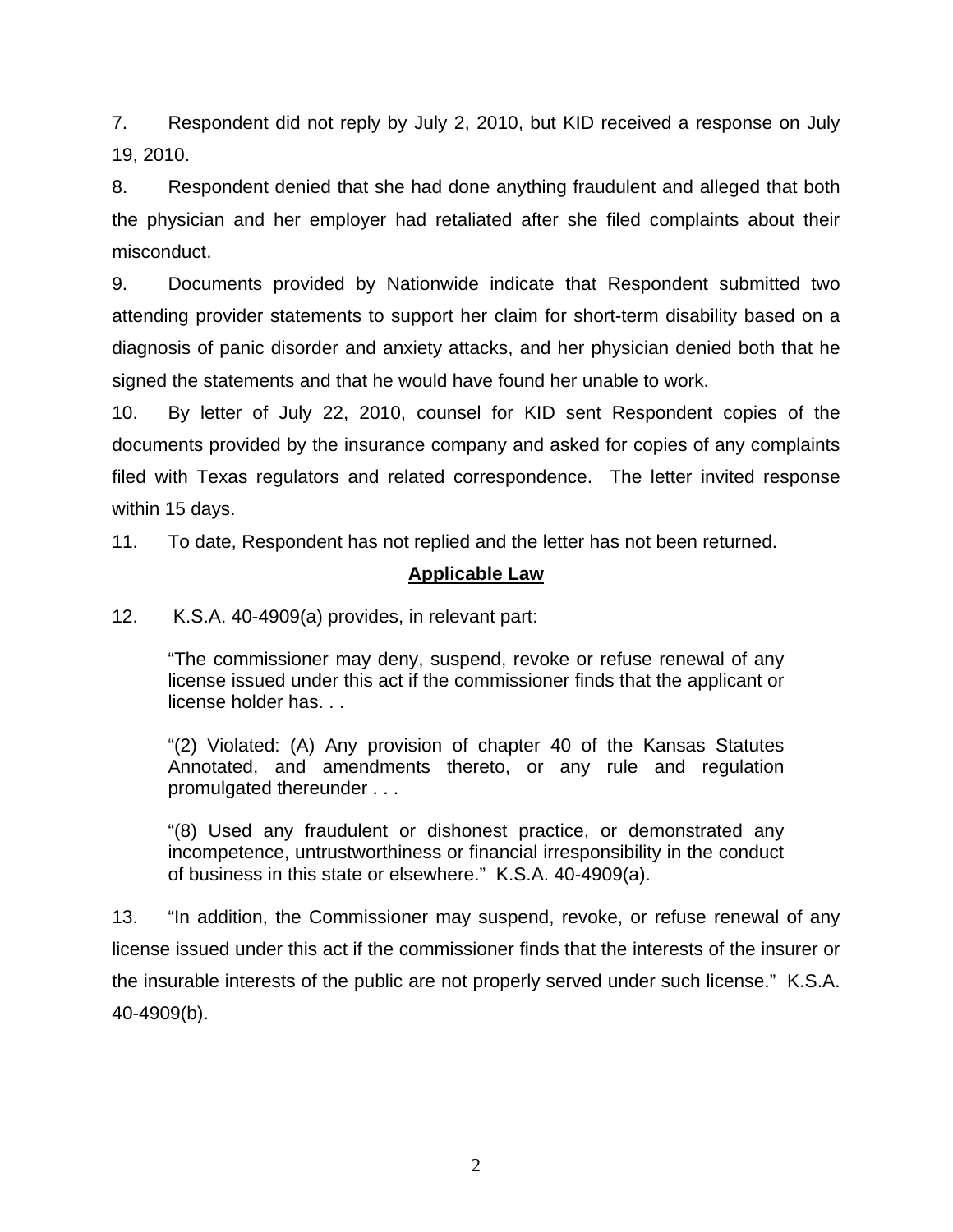14. In lieu of any of the actions authorized by K.S.A. 40-4909(a), the Commissioner may censure the licensee or impose a monetary penalty of up to \$500 per violation or \$1000 per knowing violation. K.S.A. 40-4909(h).

15. A licensee may be assessed a monetary penalty for failure to respond to a proper inquiry from the Commissioner. K.S.A. 40-2,125(b).

16. A fraudulent insurance act includes preparing or presenting, with the intent to defraud, "a claim for payment or other benefit pursuant to an insurance policy . . . which [the claimant] knows to contain materially false information." K.S.A. 40-2,118(a). A fraudulent insurance act is a criminal offense, the severity level of which depends upon the value involved. K.S.A. 40-2,118(e).

#### **Conclusions of Law**

17. The Commissioner has jurisdiction over Respondent as well as the subject matter of this proceeding, and such proceeding is held in the public interest.

18. The Commissioner concludes, based on the facts contained in paragraphs 5 and 7 that Respondent is subject to action against her license and or a monetary penalty pursuant to K.S.A. 40-4909(a)(2)(A) and K.S.A. 40-2,125(b) because Respondent failed to respond in a timely manner to a proper inquiry from the Commissioner's staff.

19. The Commissioner concludes, based on the facts contained in paragraph 10 that Respondent is subject to action against her license pursuant to K.S.A. 40-4909(a)(2)(A) and K.S.A. 40-2,118 because Respondent has committed a fraudulent insurance act, a crime defined by a provision of chapter 40 of the Kansas Statutes Annotated.

20. The Commissioner concludes, based on the facts contained in paragraph 10 that Respondent is subject to action against her license to K.S.A. 40-4909(a)(8) because Respondent's actions constitute a fraudulent or dishonest practice. Alternatively, Respondent's decision-making is impaired, and her business decisions are not trustworthy.

21. The Commissioner concludes that Respondent's license may be revoked pursuant to K.S.A. 40-4909(b) because it does not serve the interests of the insurer or the insurable interests of the public.

22. Based on the facts and circumstances set forth herein, it appears that the use of summary proceedings in this matter is appropriate, in accordance with the provisions

3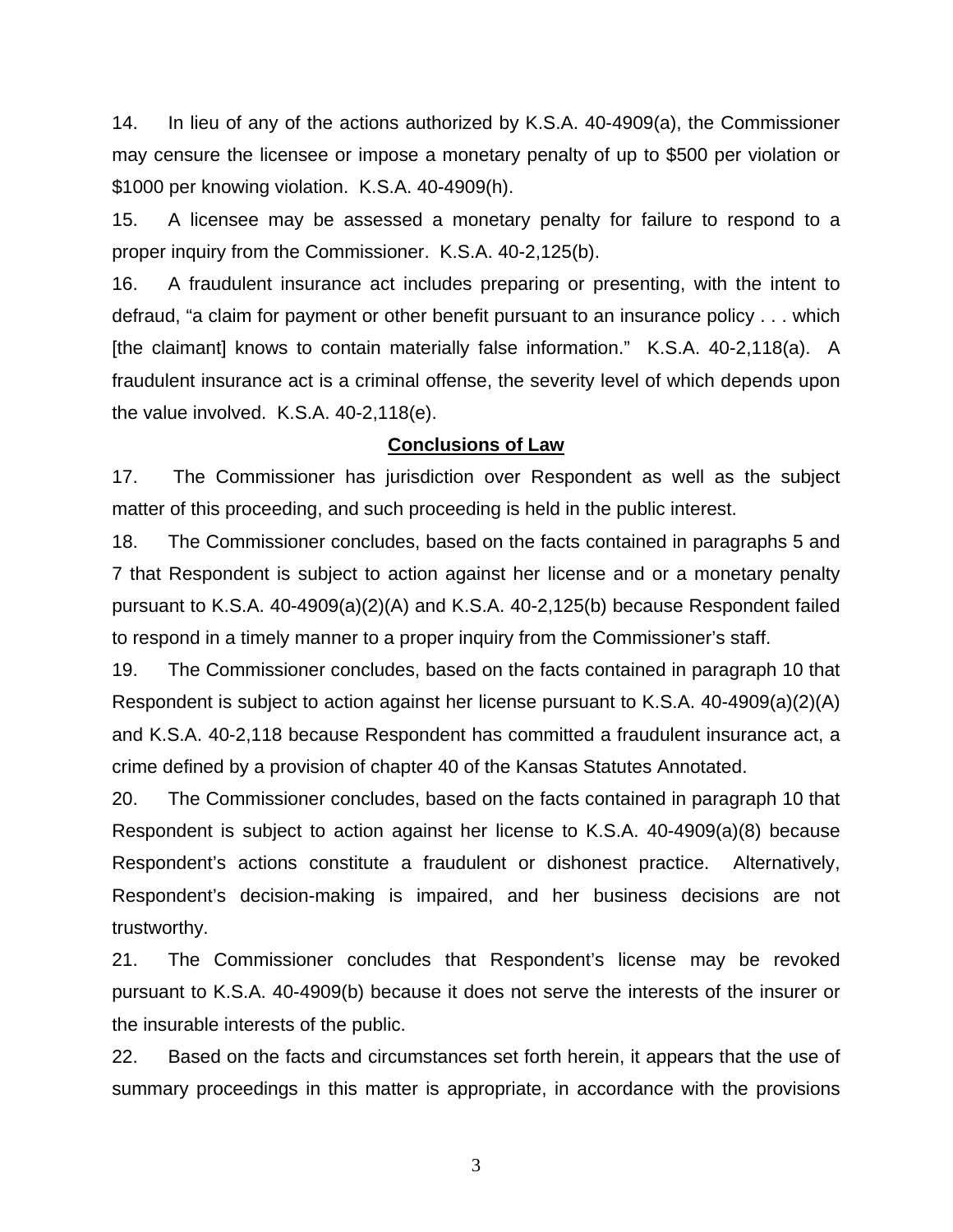set forth in K.S.A. 77-537(a), in that the use of summary proceedings does not violate any provision of the law, the protection of the public interest does not require the KID to give notice and opportunity to participate to persons other than Respondent, and after investigation, KID believes in good faith that the allegations will be supported to the applicable standard of proof.

 **IT IS THEREFORE ORDERED BY THE COMMISSIONER OF INSURANCE THAT** the Kansas resident insurance agent's license of **JOHNNA KAY THORNLEY** is hereby **REVOKED. It is further ordered,** that **JOHNNA KAY THORNLEY** shall **CEASE and DESIST** from the sale, solicitation, or negotiation of insurance and/or receiving compensation deriving from the sale, solicitation, or negotiation of insurance in Kansas on and after the effective date of this order.

## IT IS SO ORDERED THIS 18th DAY OF AUGUST 2010, IN THE CITY OF **TOPEKA, COUNTY OF SHAWNEE, STATE OF KANSAS.**



 \_/s/ Sandy Praeger\_\_\_\_\_\_\_\_\_\_\_\_\_\_\_\_ Sandy Praeger Commissioner of Insurance

 \_/s/ John W. Campbell\_\_\_\_\_\_\_\_\_\_\_\_\_ John W. Campbell General Counsel

# **NOTICE OF RIGHTS TO HEARING AND REVIEW**

**Within fifteen (15) days of the date of service of this Summary Order,** 

**Respondent** may submit a written request for a hearing pursuant to K.S.A. 77-537 and

K.S.A. 77-542. Any request for a hearing should be addressed to the following:

 John W. Campbell, General Counsel Kansas Insurance Department 420 S.W.  $9<sup>th</sup>$  Street Topeka, Kansas 66612